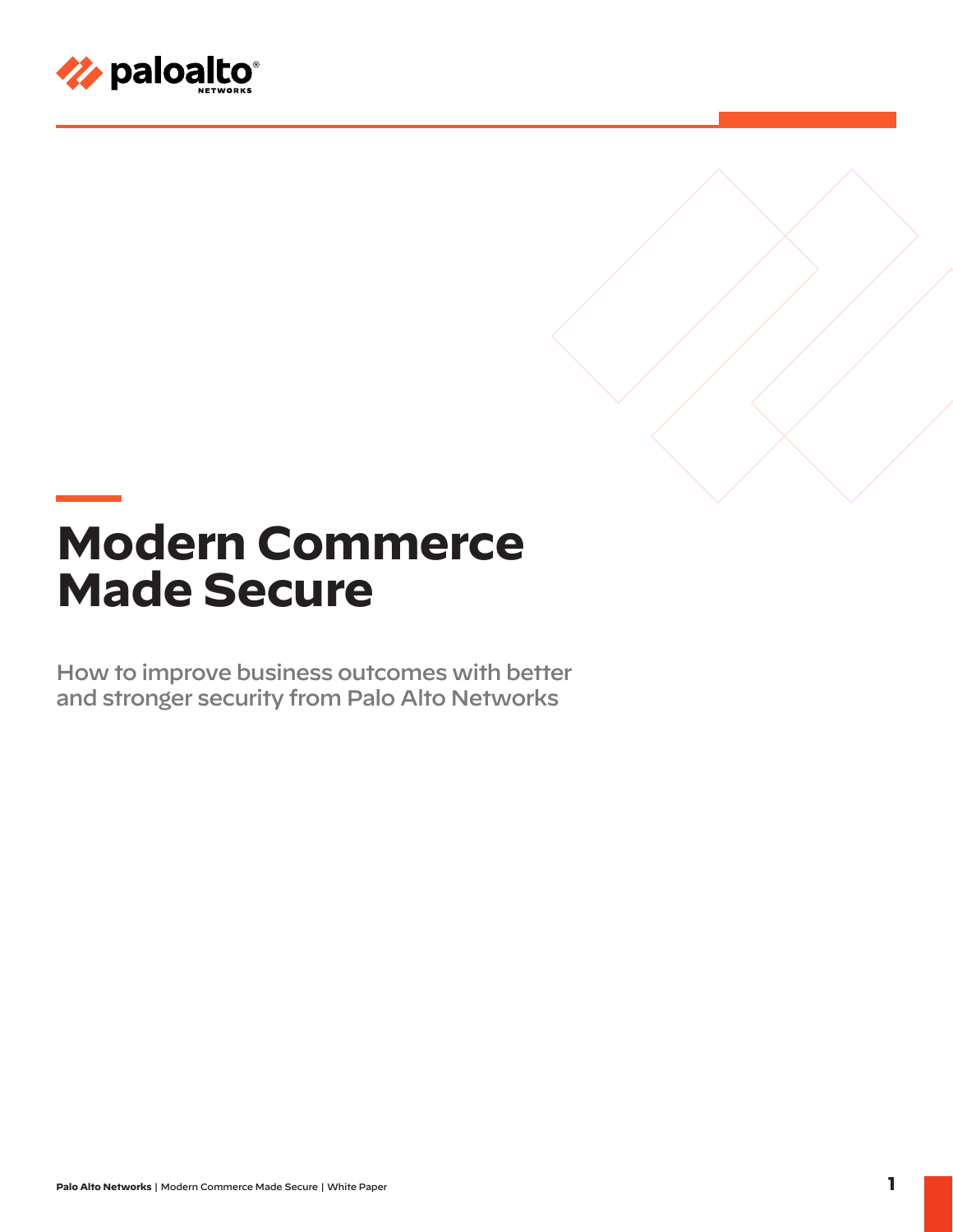# **Digital transformation risks**

### **The changing landscape for retailers**

Increased competition, customer expectations, environmental concerns and striving for operational efficiencies are driving traditional retailers to reinvent themselves. Retail has become a digital industry with innovative products, services and competitors.

With an expanded service portfolio and increasingly complex operational systems, retailers have more exposure than ever across their organizations and customer touchpoints:

- 1. **Traditional point of sale vulnerabilities.** Store networks need to be secure by design to anticipate risks to wireless PoS vulnerabilities.
- 2. **Supply chain threats.** Planning, tracking and managing supply chains across a multitude of providers means acquiring risk from them. Digital transformation of wholesale transactions introduces risk.
- 3. **IOT management.** In-store/warehouse IoT devices could be compromised, creating data leaks or rogue networks.
- 4. **Customer privacy.** Moving to e-commerce and data analytics requires collection of detailed user data.

Palo Alto Networks solutions across network, cloud and security operations help retailers deal with a constantly evolving attack surface while driving operational efficiencies through AI and machine learning.



**Figure 1:** The impact of digital transformation: security risks are everywhere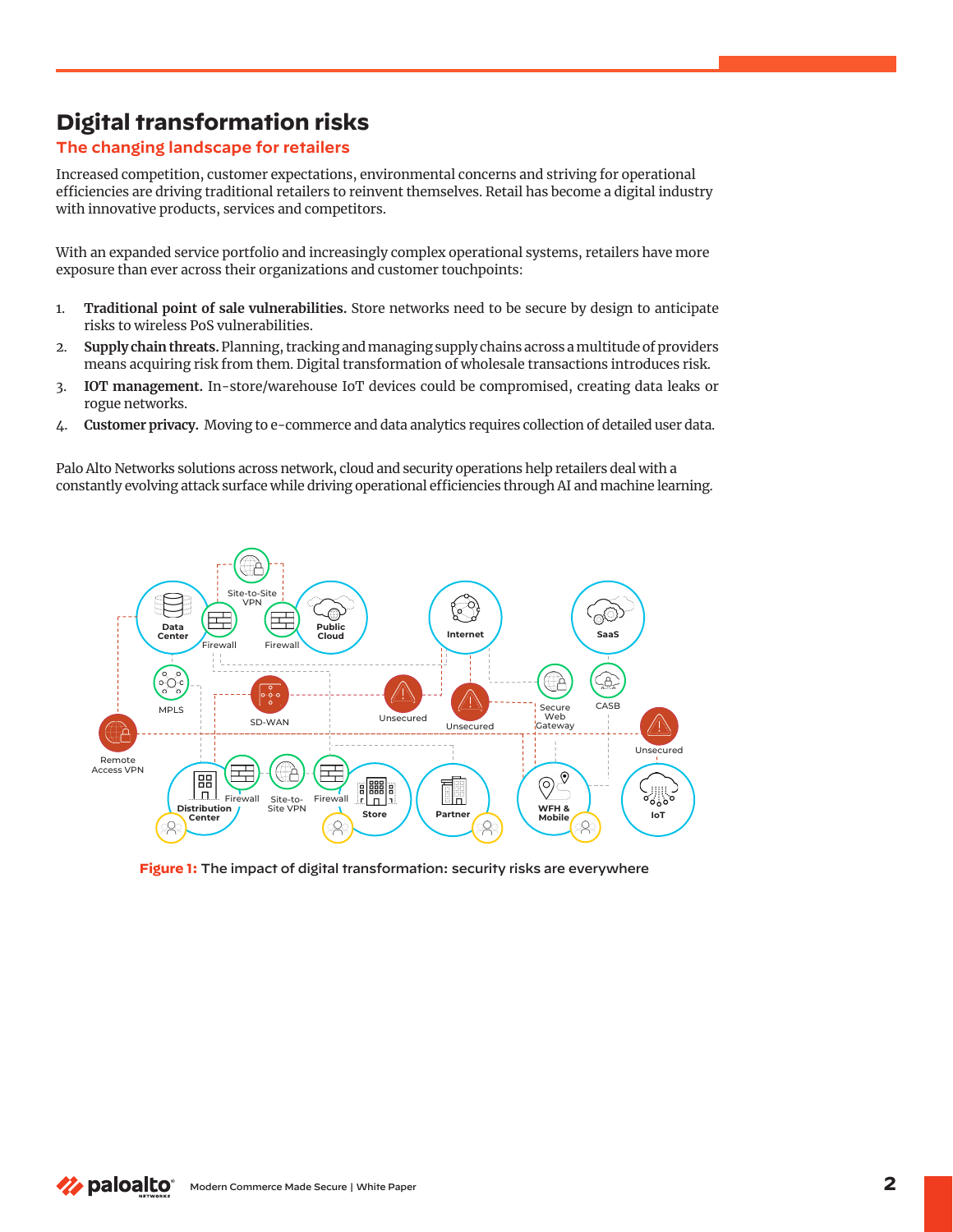Retail cybersecurity professionals are faced with three broad problems: complexity, security gaps and poor user experience.



A security-by-design approach is essential to reduce the risk of a severe cyber breach and to safeguard business continuity. Disruption of digital services can have a significant impact on the brand image and financial results of your retail business.

## **Securing a modern commerce experience for your customers**

#### **Cybersecurity transformation is business transformation**



**Figure 2:** Securing our customers' digital life today for a better tomorrow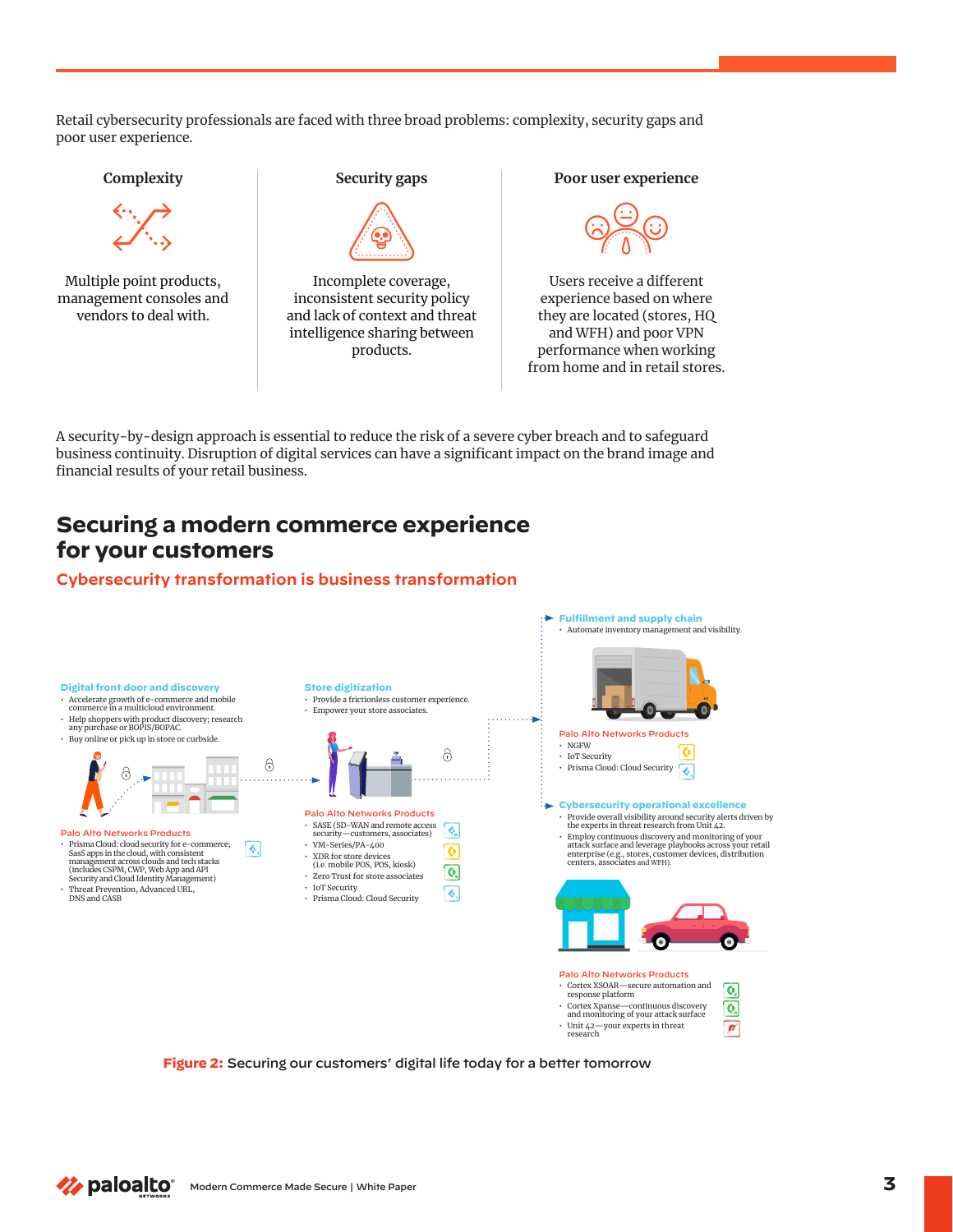

**Figure 3:** Secure your entire retail environment with a single platform

## **A single platform to connect and secure everything**

#### **Network (micro)segmentation**

Easily apply controls at every entry and exit point, preventing malware from moving between zones and advanced attacks from making lateral moves. Palo Alto Networks offers two complementary virtual segmentation strategies that control traffic in different ways:

- North-south segmentation controls traffic entering a network or a private, public or hybrid cloud.
- East-west segmentation controls traffic entering and exiting a virtual machine.

#### **Safe enablement of applications, users, devices and content**

Retailers can configure granular policies that allow or deny applications by user and user group. The Application Control Center offers insights that can be helpful in developing security policies, such as for the applications in use on your network and activity by user.

#### **Automation features and centralized management**

Simple, well-integrated solutions will empower organizations to easily deploy virtual firewalls in their branch locations and manage them from the same centralized console that they use to manage their data center and public cloud firewalls.

#### **Secure SD-WAN deployments**

Deployed at branches and the central office, next-gen firewalls (NGFWs) can host multiple virtual network functions such as application awareness, intrusion detection and prevention, URL and web content filtering, malware detection and antivirus protection. With native integration of SD-WAN and security, businesses can enforce consistent security in all parts of their business, including their branch retail locations.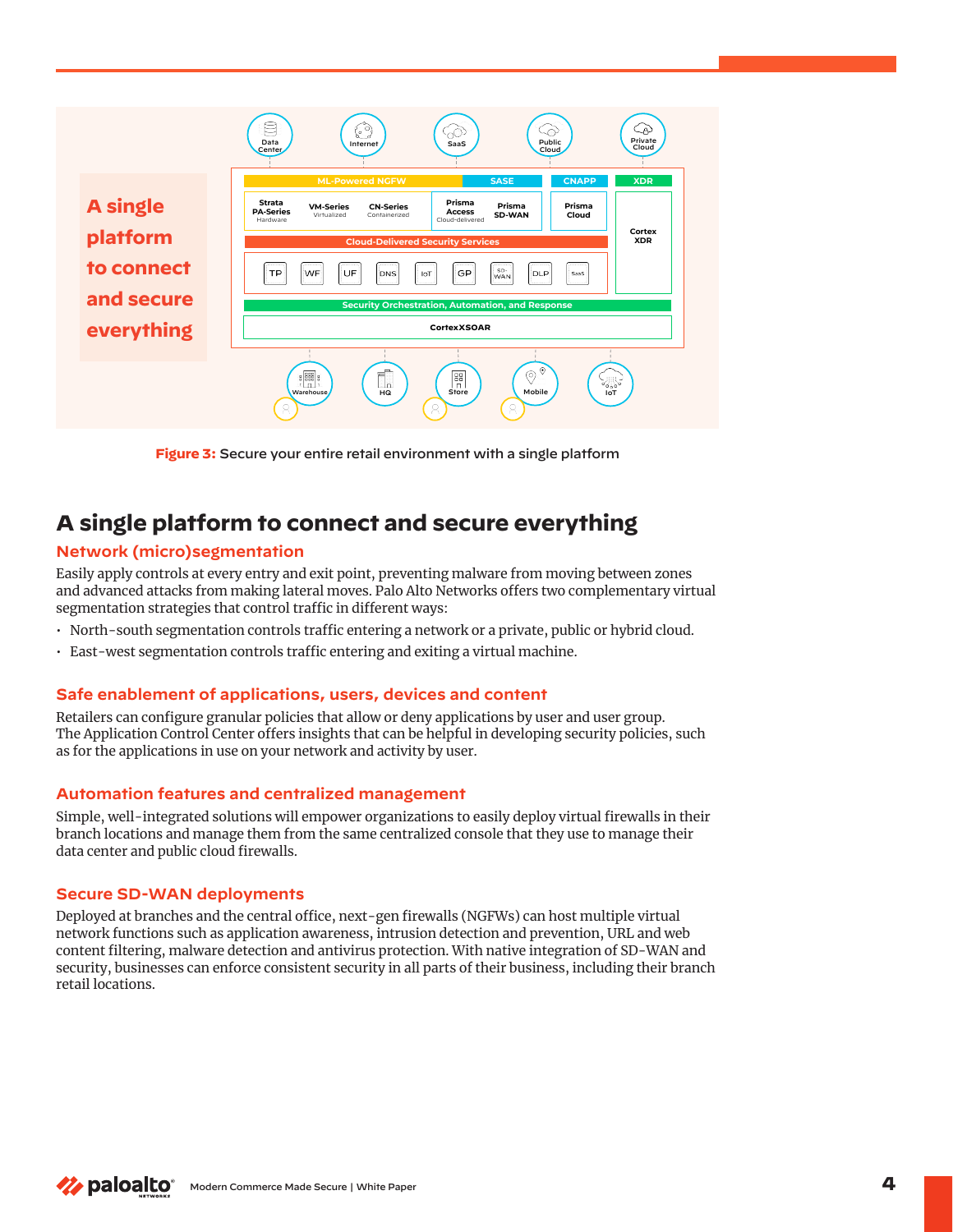## **Our sustained track record of best-in-class capabilities is undeniable**

| 10x Leader for<br>network security<br>in Gartner Magic Quadrant<br>Network Firewalls<br>Rajpreet Kaur, Adam Hils,<br>Jeremy D'Hoinne, Nat Smith Nov. 1, 2021. | <b>Zero Trust Leader</b>                                                                                                                | <b>SD-WAN Leader</b>                                                                                                                  |                                                                   |                                                                                                    |                                                   |
|---------------------------------------------------------------------------------------------------------------------------------------------------------------|-----------------------------------------------------------------------------------------------------------------------------------------|---------------------------------------------------------------------------------------------------------------------------------------|-------------------------------------------------------------------|----------------------------------------------------------------------------------------------------|---------------------------------------------------|
|                                                                                                                                                               | in Forrester Wave: Zero Trust<br>eXtended (ZTX) Ecosystem<br><b>Platform Providers</b><br>Q3 2020, Chase Cunningham,<br>Sept. 24, 2020. | in Gartner Magic Quadrant<br>WAN Edge Infrastructure<br>Jonathan Forest, Andrew Lerner,<br>Naresh Singh, Evan Zeng<br>Sept. 20, 2021. |                                                                   |                                                                                                    |                                                   |
|                                                                                                                                                               |                                                                                                                                         |                                                                                                                                       | #1 for cloud                                                      | <b>Best combined</b>                                                                               | Partner "Champion"                                |
|                                                                                                                                                               |                                                                                                                                         |                                                                                                                                       | workload security and container<br>security on IT Central Station | prevention and detection:<br>best overall results in MITRE<br><b>ATT&amp;CK Round 3 Evaluation</b> | in the Canalys Cybersecurity<br>Leadership Matrix |
|                                                                                                                                                               |                                                                                                                                         |                                                                                                                                       |                                                                   |                                                                                                    |                                                   |
|                                                                                                                                                               | $Q - 11 \pi r$                                                                                                                          | to Pennester Witches Pu de club.                                                                                                      |                                                                   |                                                                                                    |                                                   |

in KuppingerCole Security Orchestration Automation and Response Leadership Compass

Gold Winner from VDC Research for Industrial IoT Cybersecurity

in Forrester Wave: Endpoint Security Software as a Service

# **Why are retailers choosing Palo Alto Networks?**

Palo Alto Networks is the leader in cybersecurity for retail, trusted by 42 of the Top 50 Global Retailers<sup>1</sup> . When it comes to delivering unparalleled cybersecurity, here are 7 undeniable reasons:

- 1. **We provide the most innovative, effective and comprehensive cybersecurity portfolio.** It's filled with best-in-class products that make us a multi-category leader. Ask your representative to see how our portfolio works together to simplify your security and lower costs with economies of scale.
- 2. **Unit 42 threat intelligence keeps us and our customers ahead of attackers.** Unit 42's industryleading global threat intelligence enhances everything we do, from our products to our proactive assessments and incident response services.
- 3. **We enable the Zero Trust Enterprise.** Palo Alto Networks is the only company that can enable comprehensive Zero Trust across the full ecosystem—network, endpoint, cloud, application, IoT, identity, and more.
- 4. **Our advanced AI and automation take security operations to the next level.**  We offer unprecedented speed and visibility with the industry's only integrated security operations platform. It collects, integrates, analyzes and enriches all of your security data to stop modern attacks.
- 5. **We secure the future of work.** Hybrid workforces stay protected and productive with the industry's most complete SASE solution. See how our SASE solution scales with you to deliver best-in-class security with an exceptional user experience everywhere—in the store, in the warehouse, and at home.
- 6. **We protect you in today's complex, multicloud universe—code to cloud.** Prisma Cloud is the industry's only comprehensive cloud native application protection platform with flexible, integrated modules that offer full lifecycle, full stack protection across all clouds.
- 7. **We're a true partner for every step of your digital transformation journey.** Our global team and extensive ecosystem of certified partners are committed to bringing industry-leading expertise to your retail enterprise. It's how we ensure the best possible security outcomes and help you derive the most value from security investments.

<sup>1. 2020</sup> Top 50 Global Retailers (Revenue in \$B) according to [https://nrf.com/resources/top-retailers/top-50-global-retailers/top-](https://nrf.com/resources/top-retailers/top-50-global-retailers/top-50-global-retailers-2020)[50-global-retailers-2020.](https://nrf.com/resources/top-retailers/top-50-global-retailers/top-50-global-retailers-2020)

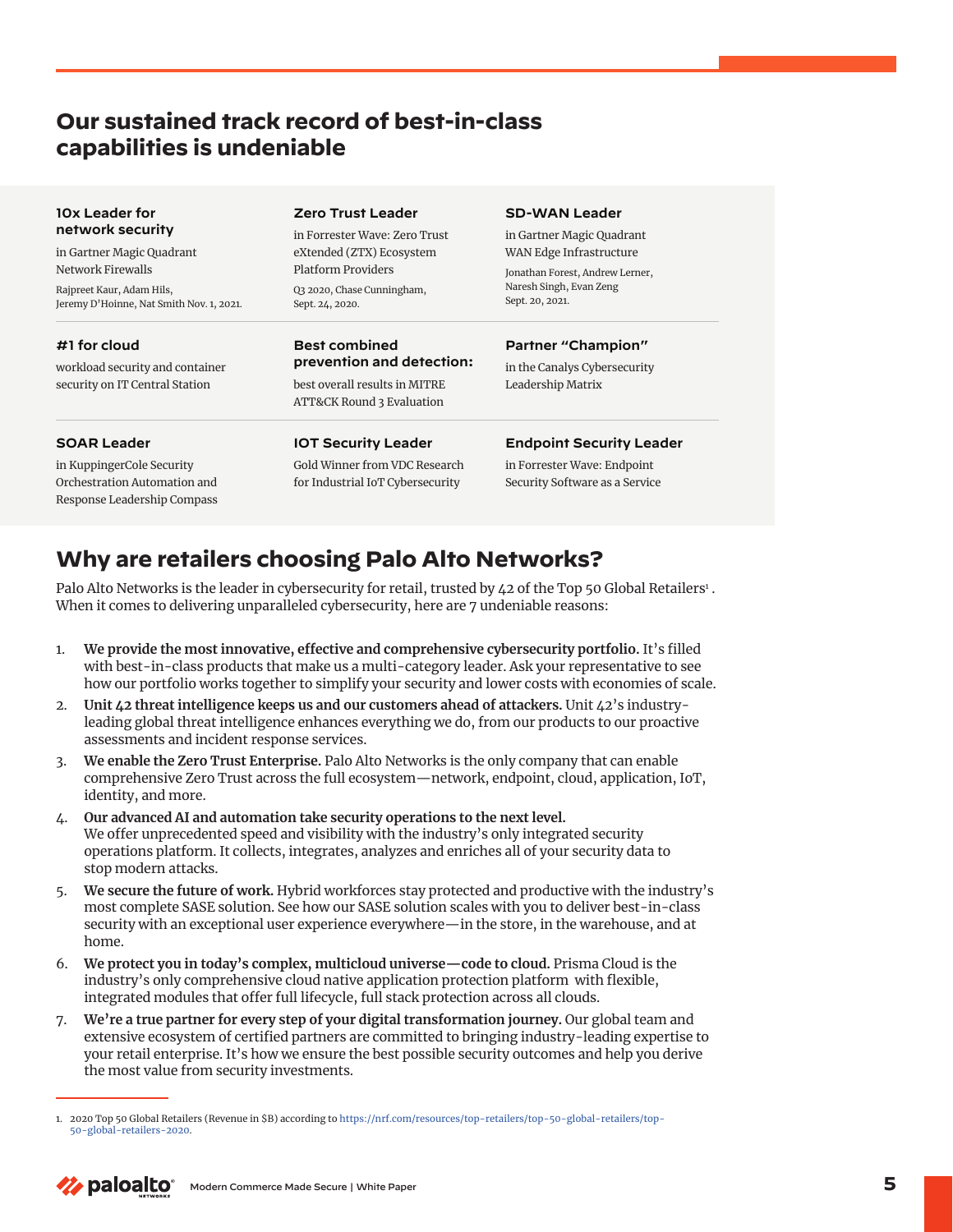## **Retailers love Palo Alto Networks**



"During the proof of concept, Palo Alto Networks demonstrated that their Next-Generation Firewall is proven to simplify our workflows and strengthen security from an onslaught of sophisticated attacks."

- Emircan Kurtkan, System Engineer, Trendyol



"70+ implementations in one week while simultaneously not having any negative impact on store operations."

- John Trainor, CTO, Aaron's

Maui Gim

Maui Jim, one of the world's largest sunglasses retailers, was looking to streamline security operations by alleviating their security analysts' biggest pain point: resource contention.

#### **Just ask AutoNation**

 $(5)$ 

For the largest automobile retailer in the United States, more bandwidth goes a long way toward boosting sales, productivity, customer satisfaction and new sources of revenue.

That's why Adam Rasner, Vice President of Technology Operations at AutoNation, has spearheaded continuous network improvements over the last four years as part of the company's ongoing digital transformation journey. It became apparent to Rasner and his team that AutoNation's complex, slow and often unreliable multiprotocol label switching (MPLS) network had outlived its usefulness at the company. Even after they moved from unreliable, low-bandwidth bundled T1 circuits to higher-bandwidth fiber connections, they found their legacy MPLS network still couldn't keep up with their performance and reliability requirements.



## **AutoNation**

We saw a 10x increase in performance with Prisma SD-WAN for less cost than our old solution. In fact, we expect to save \$3M in WAN costs next year.

**— Adam Rasner, VP Technology Operations**